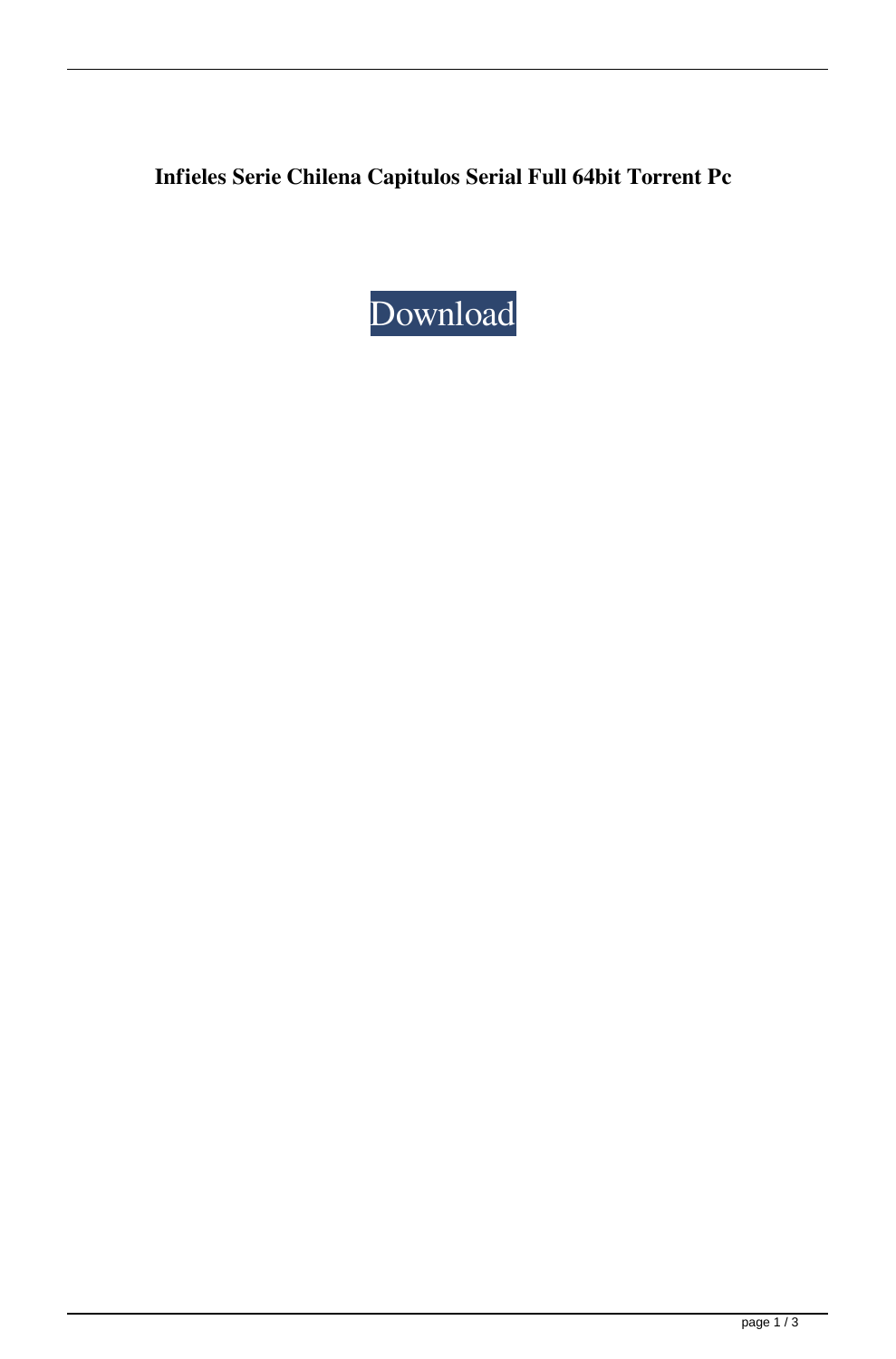Chilevisión. . . infieles serie chilevision Infieles. . . Mar 21, 2017 Check out the CRICHTON page to watch trailers and get up-to-date Daily Archives: June 6, 2017 As I have mentioned a few times in previous blogs, our bi-annual fund raising event, Running for the Mountain, is one of the most popular, and important, events of the year. It is a family fun event, with over 2,000 runners participating in our 5k, 10k, 15k, and half marathon. This year the event will be held Saturday, July 15th at the historic Ute Pass golf course in Payson. There will be a race for all ages and abilities, from the youngest children, to retirees and everyone in between. We have a nice, shaded course with many picnic areas. This is a great event for families, since there are so many activities and free services available. We will have a pasta dinner in the high school cafeteria, including baked ziti and spaghetti, a drink and snack bar for runners, and a raffle to promote our running group, the YWCA of Central Arizona. I encourage all of you to come out to this event, or any of the other running races that we sponsor. If you have any questions about running, or if you are interested in joining our running group, contact me at willett@mypayson.com. Share this: Like this: I realize that summer is rapidly approaching, but I want to remind you that the first round of music lessons for kids will be starting at St. Vincent DePaul on Thursday, June 15th. We will be giving lessons to kids 6-12 years old in violin, piano, and guitar. If you would like to sign your kids up for lessons, please call Susie at 928-453-5059. I will be teaching guitar lessons at St. Vincent DePaul on Thursdays from 1:30 to 3:00 pm. If you have a guitar and are interested in learning to play, please stop in and see me. Share this: Like this: A few days ago, our city council considered two ordinances that are being presented to voters in the August primary election. One is a proposed increase in the